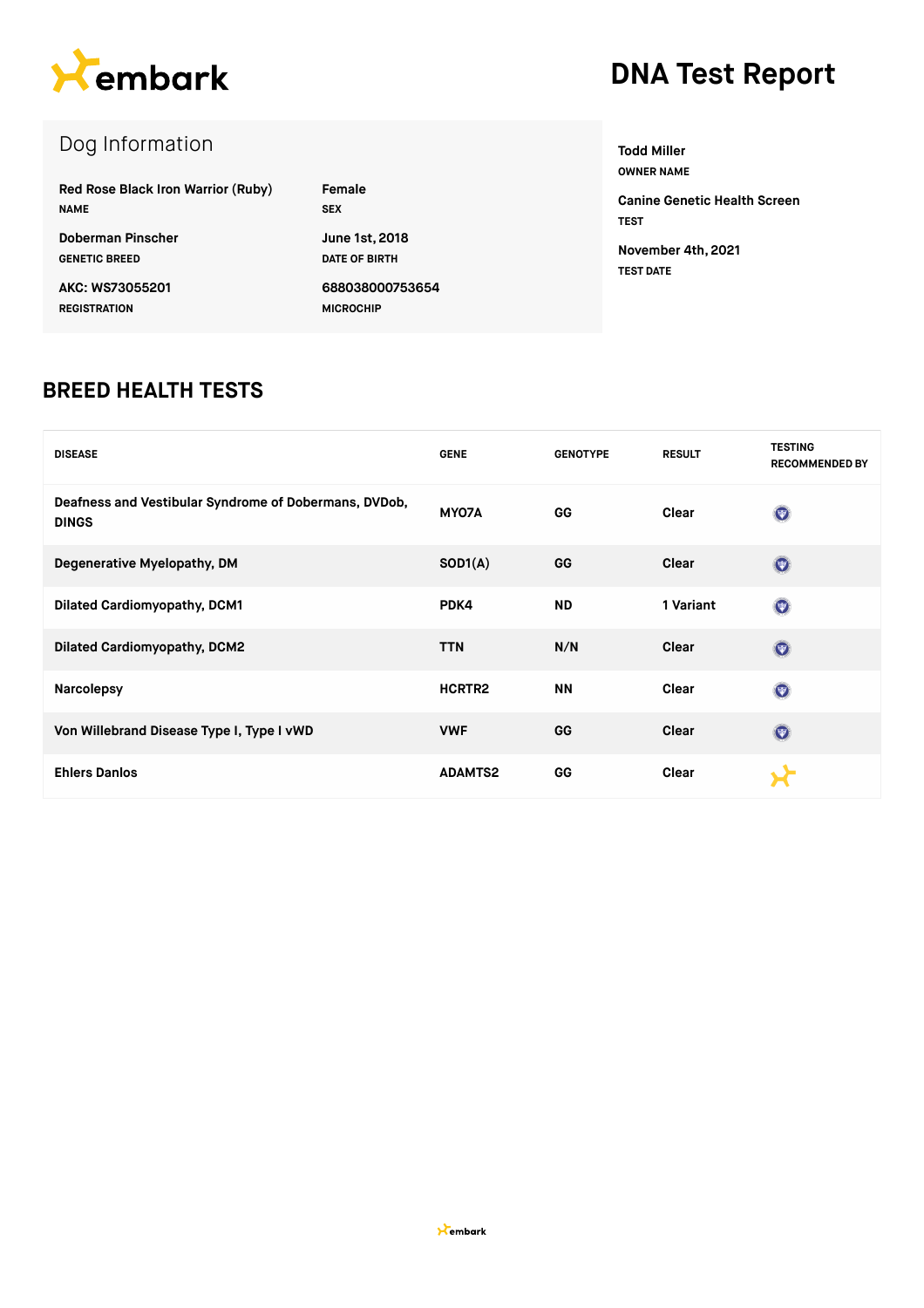

### Dog Information

**Red Rose Black Iron Warrior (Ruby) NAME**

#### **INBREEDING AND DIVERSITY**

| <b>Genetic Diversity</b>         | <b>RESULT</b> | <b>GENETIC</b><br><b>RESULT</b> |
|----------------------------------|---------------|---------------------------------|
| <b>Coefficient Of Inbreeding</b> |               | 46%                             |
| <b>MHC Class II - DLA DRB1</b>   |               | <b>No</b><br><b>Diversity</b>   |
| MHC Class II - DLA DQA1 and DQB1 |               | No<br><b>Diversity</b>          |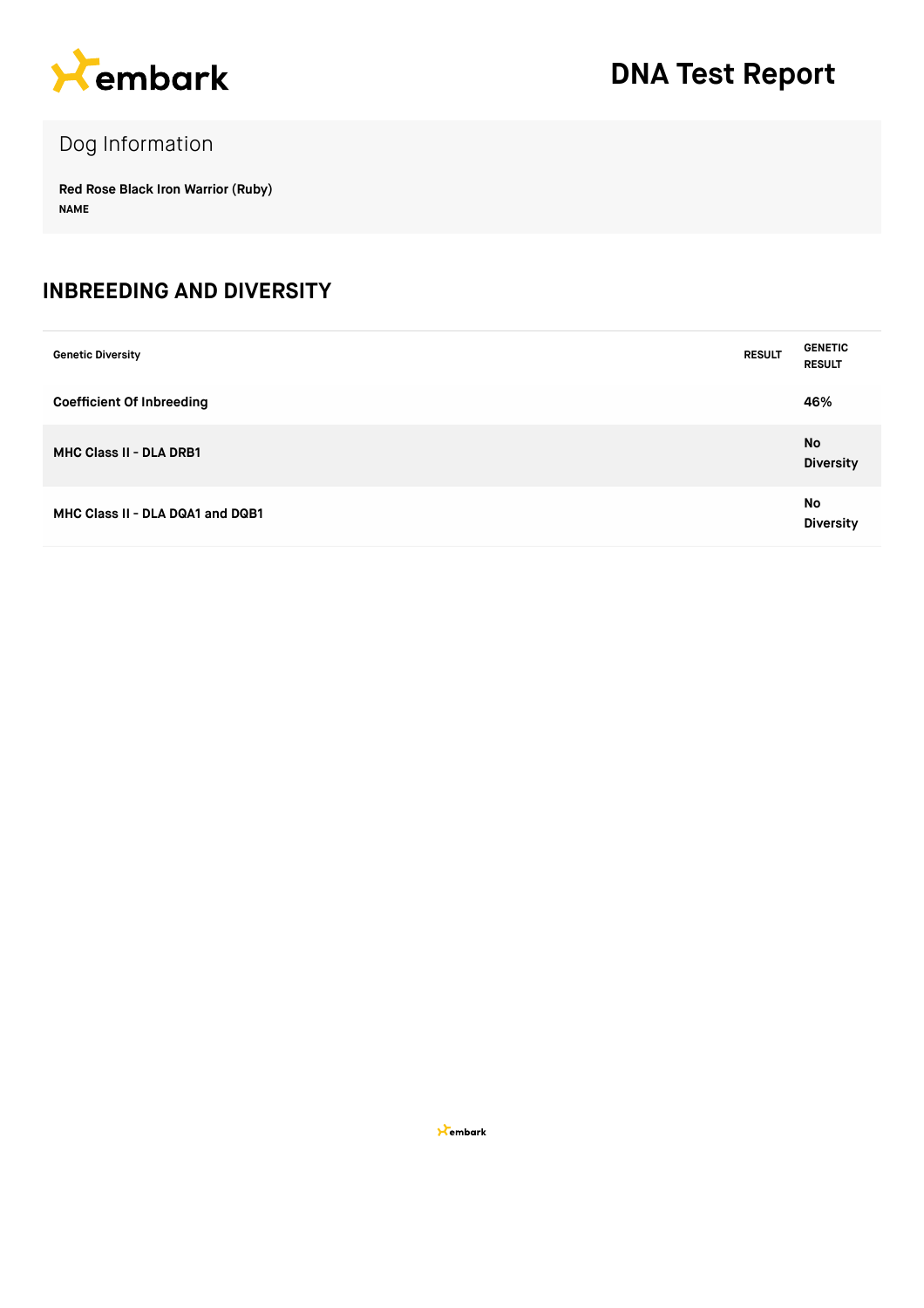

# **DNA Test Report**

### Dog Information

**Red Rose Black Iron Warrior (Ruby) NAME**

### **TRAIT TESTS (1/2)**

| <b>Coat Color</b>                  | <b>RESULT</b>                                            | <b>GENETIC</b><br><b>RESULT</b>     |
|------------------------------------|----------------------------------------------------------|-------------------------------------|
| E Locus (MC1R)                     | No dark mask or grizzle                                  | EE                                  |
| K Locus (CBD103)                   | More likely to have a patterned haircoat                 | k <sup>y</sup> k <sup>y</sup>       |
| <b>Intensity Loci LINKAGE</b>      | Any light hair likely yellow or tan                      | Intermediate<br>Red<br>Pigmentation |
| A Locus (ASIP)                     | Black/Brown and tan coat color pattern                   | $a^{t}a^{t}$                        |
| D Locus (MLPH)                     | Dark areas of hair and skin are not lightened            | DD                                  |
| Cocoa (HPS3)                       | No co alleles, not expressed                             | <b>NN</b>                           |
| <b>B Locus (TYRP1)</b>             | Brown hair and skin                                      | bb                                  |
| Saddle Tan (RALY)                  | Likely saddle tan patterned                              | <b>NI</b>                           |
| S Locus (MITF)                     | Likely to have little to no white in coat                | SS                                  |
| M Locus (PMEL)                     | No merle alleles                                         | mm                                  |
| R Locus (USH2A) LINKAGE            | Likely no impact on coat pattern                         | rr                                  |
| H Locus (Harlequin)                | No harlequin alleles                                     | hh                                  |
|                                    |                                                          |                                     |
| <b>Other Coat Traits</b>           | <b>RESULT</b>                                            | <b>GENETIC</b><br><b>RESULT</b>     |
| <b>Furnishings (RSPO2) LINKAGE</b> | Likely unfurnished (no mustache, beard, and/or eyebrows) | Ш                                   |
| Coat Length (FGF5)                 | Likely short or mid-length coat                          | GG                                  |
| Shedding (MC5R)                    | Likely light to moderate shedding                        | ТT                                  |